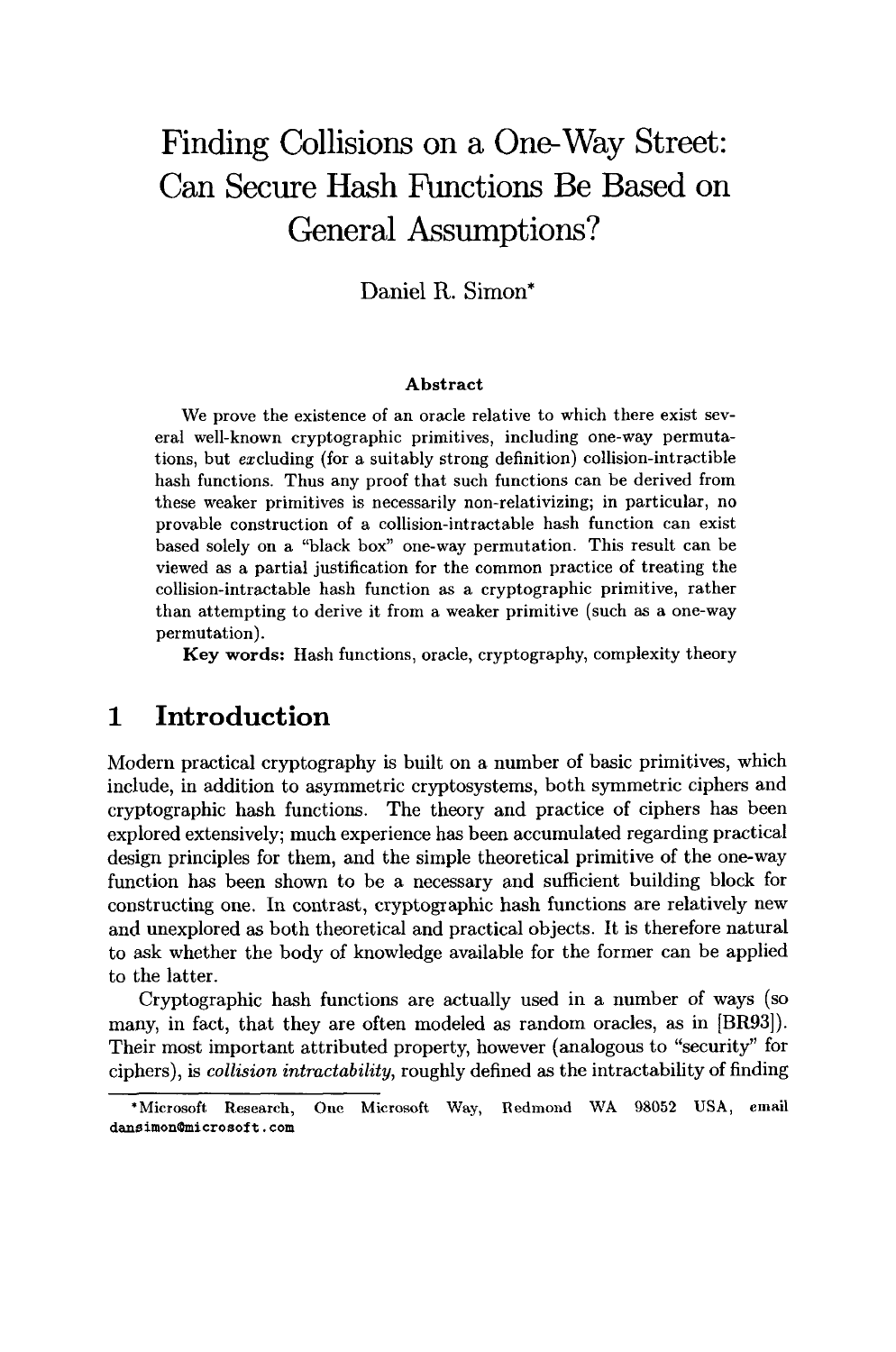a pair of inputs that produce the same output. Whether used in message authentication codes  $(MACs)$  ([Tsu92]), signature schemes ([DP80]) or compound asymmetric primitives (IBR94]), collision intractability is the most important property which they are relied upon to provide. Collision intractability can be defined in a number of ways; functions exhibiting the weakest variant can be constructed easily from any one-way permutation ([NY89]), and somewhat less easily from any one-way function (see [Rom90]). However, the uses of collisionintractable hash functions generally require them to meet a stronger definition. Such strongly collision-intractable hash functions are only known to be provably constructible from specific assumptions such as the hardness of particular number-theoretic problems, or from stronger general primitives such as claw-free permutation pairs ([DamS7], [Rus92]) or fixed functions whose behavior is indistinguishable from that of random functions ([AV96], [AHV98]). The constructions in common use ([Riv92], [NIST94]) are typically obtained by applying the Merkle-Damgård iteration "meta-method" ([Mer89], [Dam89]) to fixed-length, heuristically designed "compression functions" whose collision-intractability is itself not inferrable from any weaker assumptions.

In this paper, we offer an explanation for this state of affairs: we present an oracle relative to which there exists a one-way permutation, and hence (for instance) a universal one-way hash function (as defined in [NY89]), but relative to which there are no strongly collision-intractable hash functions (in the sense of [Dam87]). It follows that any provable construction of the latter from one of the former would necessarily not relativize. Moreover, as we will show, the existence of the oracle implies that no provable construction of a collision-intractable hash function can exist based on a "black box" one-way permutation, i.e., a one-way permutation treated as an oracle, with no assumption made about it beyond its "one-wayness". (Constructions based on stronger assumptions about the permutation, such as certain algebraic or statistical properties, are not thus ruled out.) This result can therefore be viewed as a partial justification for the common practice of treating the collision-intractable hash function as a cryptographic primitive, rather than as a compound derived from a weaker primitive (such as the one-way permutation or any of its equivalents).

#### **2 Definitions**

The weakest definition of collision intractability in common use is the one given for *universal one-way hash function families* in [NY89]: under this definition, no polynomial-time algorithm can find a collision with a random input, given a hash function selected randomly from a family. (In [NY89] it is shown that a family of hash functions consisting of a one-way permutation composed with a random 2-universal hash function meets this definition.) Alternatively, one could require the intractability of finding a collision with a random input given a fixed function, rather than one selected randomly from a family; we will call such a function a *universal one-way hash function.* A stronger definition appears in [Dam87] for *collision-intractable hash function families:* no polynomial-time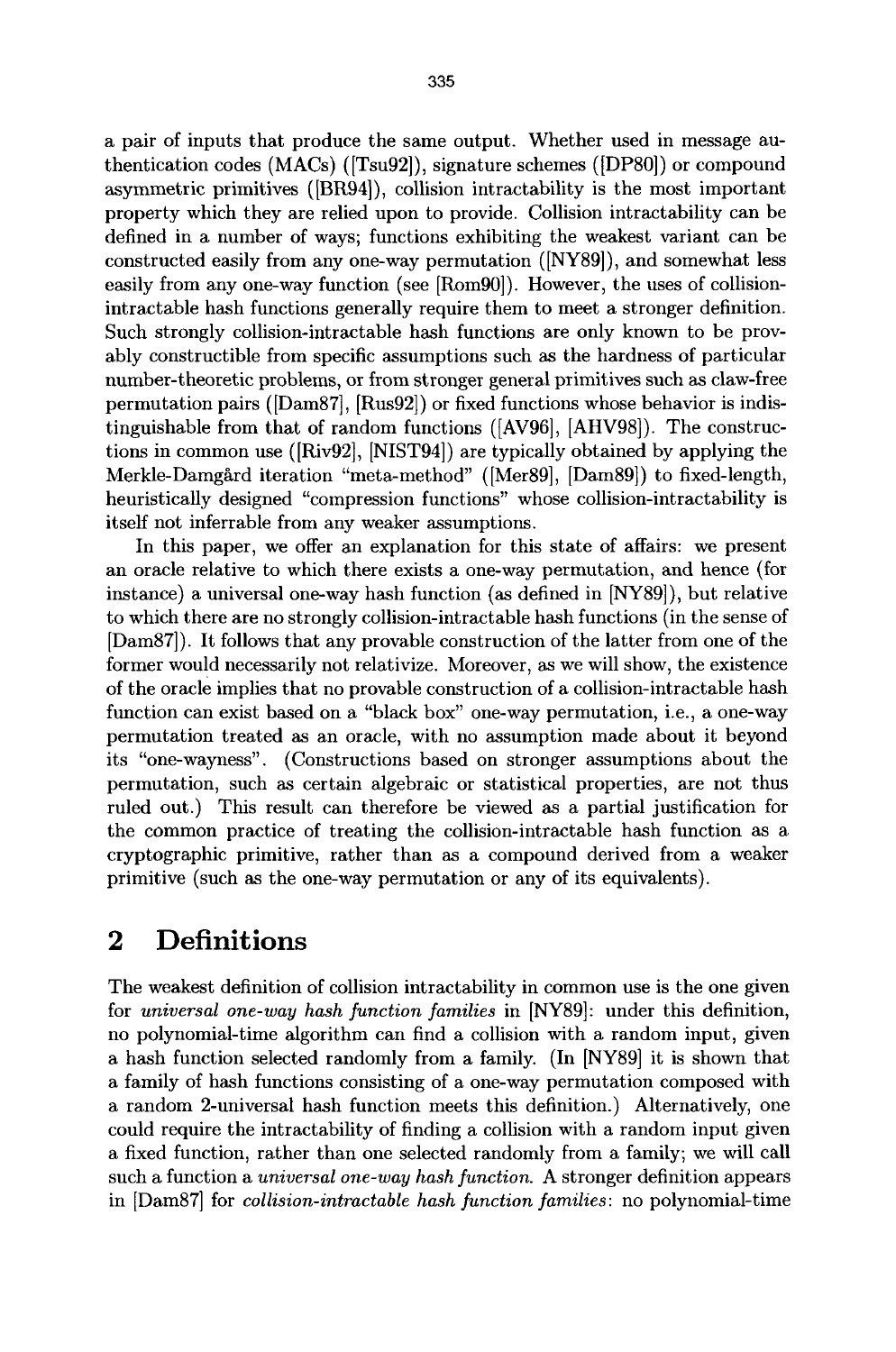algorithm can find a pair of inputs which form a collision, given a hash function selected randomly from a family. Finally, the strongest definition is the asymptotic version of the one assumed for real-world cryptographic hash functions: a single function for which it is intractable to find a single collision pair. We will call such a function a *collision-intractable hash function.* 

**Definition 1** A hash function *is a uniform family*  $F = \{C_n\}$  *of circuits of size* polynomial in n, taking input of size n and producing output of size  $m < n$ . A hash function family *is a hash function in which the input is divided into two pieces, x and k, such that n is polynomial in*  $|x|$  *and m* <  $|x|$ *.* 

Definition 2 *An* n-specific collision *for a hash function F and an n-bit input x (resp., for a hash function family F and an n-bit input*  $(k, x)$ *) is a value y such that*  $C_n(x) = C_n(y)$  (resp., a pair  $(k, y)$  such that  $C_n(k, x) = C_n(k, y)$ ). An n-existential collision *for a hash function F (resp., for a hash function family F* and a partial input k) is a pair  $(x, y)$  such that  $C_n(x) = C_n(y)$  (resp., such *that*  $C_n(k, x) = C_n(k, y)$ .

Definition 3 *([NY89]) A hash function (resp., hash function family) F is a*  universal one-way hash function *(resp.,* universal one-way hash function family) *if every probabilistic polynomial-time algorithm finds an n-specific collision for F* and an input x (resp.,  $(k, x)$ , for any x with k) chosen uniformly from  ${0, 1}^n$ *with probability*  $n^{-\omega(1)}$  *(over the algorithm's probabilistic choices and the choice of input).* 

Note that a universal one-way hash function family is itself automatically a universal one-way hash function. Also, a construction similar to the one in [NY89] can be used to construct the former from the latter. Hence, in the case of universal hash functions (as opposed to collision-intractable hash functions), the existence of a family and the existence of a single function are equivalent, in that either can be constructed from the other. The same is not known to hold for collision-intractable hash functions and function families.

Definition *4 ([Dam87]) A hash function (resp., hash function family) F is a*  collision-intractable hash function *(resp., a* collision-intractable hash function family) *if every polynomial-time algorithm finds an n-existential collision for F* (resp., for *F* and a partial input *k* chosen uniformly from  $\{0,1\}^{|k|}$  with probability  $n^{-\omega(1)}$  *(over the algorithm's probabilistic choices and the choice of k).* 

#### **3 The Main Result**

The intuition underlying the theorem and proof is quite simple: since our goal is to find an oracle relative to which no collision-intractable function exists, we define an oracle which, given any function description, returns a collision (two inputs with the same output). And since we also wish to show that one-way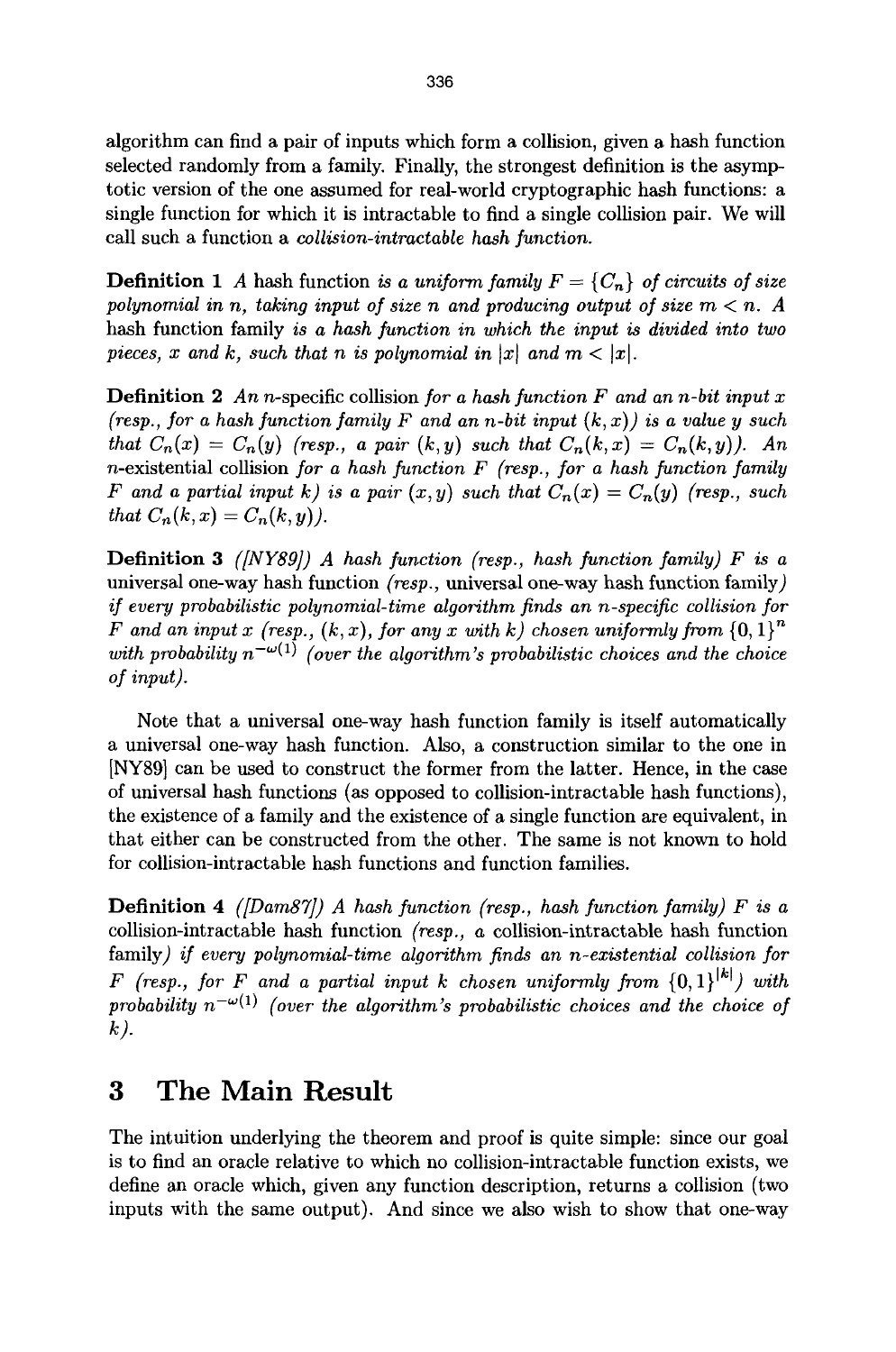permutations exist relative to this oracle, we also provide a random permutation oracle f. It remains only to show that the collision-finding oracle does not help to invert f.

It turns out that the wrong choice of collision-finding oracle actually makes f invertible. For example, an oracle which simply returns a random collision (i.e., a uniformly chosen entry in the list of colliding pairs) would allow  $f$  to be inverted. (The space of collisions can be manipulated by use of a cleverly chosen query circuit, so that a constant fraction of all collisions involve an exponentially small fraction of the outputs.) On the other hand, if a collision is chosen by selecting a uniformly chosen input followed by a uniformly chosen collision with it (including perhaps itself), then the individual colliding inputs are themselves uniformly distributed. Receiving such a pair of uniformly (though not independently) distributed inputs gives essentially no information about the inverse  $x$ of any particular permutation output y.

In order to prove that this information really is of negligible value, we must measure the information obtained from each such query about  $x$  in particular, as opposed to any other miscellaneous information we might obtain about  $f$  in the process. To do so, we imagine that  $f$  has been composed with a transposition  $\delta$  that transposes  $y = f(x)$  with a randomly chosen image value. We are then given the resulting permutation  $\pi = f \circ \delta$ , together with a sequence R of query results, and ask what distribution on such transpositions  $\delta$  can be inferred from  $\pi$  and R. For example, if we know x exactly, then we know exactly which  $\delta$  was chosen to produce  $\pi$ . Conversely, if we know nothing about x, then any  $\delta$  is as likely to be correct as any other. We will show that even after polynomially many queries to the collision oracle, the inferred likelihood of the correct value of  $\delta$ , given  $\pi$  and R, remains exponentially small except with exponentially small probability. Hence the probability that  $x$  can be guessed correctly almost always remains negligible.

Theorem 1 *There exists an oracle A relative to which there exist universal one-way hash functions and universal one-way hash ]unction families, but no*  collision-intractable hash functions or collision-intractable hash function fami*lies.* 

**Proof** The oracle  $A$  will "contain" a permutation  $f$ , and accept queries which consist of a circuit description; the circuit may contain special "f-gates" which denote a request to the oracle (" $f$ -query") to compute  $f$  on the gate's input, as well as oracle gates ("A-gates") which denote submission of the gate's input as a normal query of  $A$  ("A-query"). Given such a circuit description, the oracle first verifies that the input length is greater than the output length. If so, it chooses a random input  $x$  to the circuit, selecting uniformly from the set of inputs of the correct length, and then selects a value  $x'$  chosen uniformly from the set of inputs (including  $x$ itself) for which the circuit produces the same output as  $x$ . The oracle returns the *collision*  $(x, x', C(x))$ , together with a *query list* consisting of the inputs and outputs of all f-queries made during the computation of the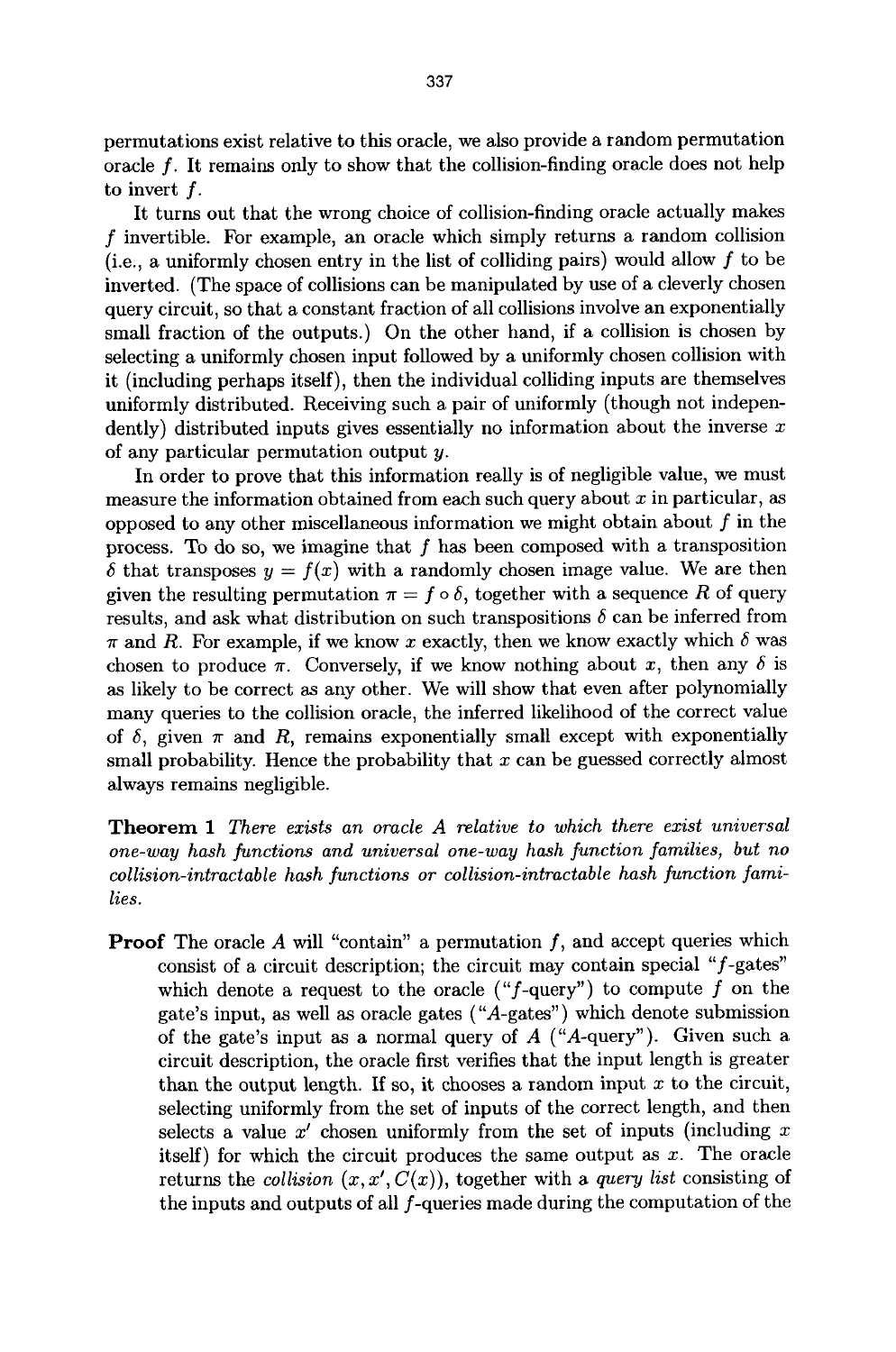circuit's outputs on inputs x and  $x'$ . Note that both x and  $x'$  are uniformly distributed over all possible inputs to  $C$  (although not independently).

A-queries, rather than being unit-cost, cost a number of computation steps equal to the cost of computing the circuit's output and verifying the collision-that is, twice the size of the input circuit  $(f\text{-gates being})$ treated as unit-cost gates). This cost prevents the oracle from being used to speed up ordinary computations, rather than to find collisions.

We will consider the permutation  $f$ , as well as the input values chosen by the oracle, to be chosen randomly. More precisely, we define for every n a family  $\{A_n\}$  of oracles of this type "containing" a permutation f:  $\{0,1\}^n \rightarrow \{0,1\}^n$ , with each using a table of the necessary length to determine its choices for every possible query circuit of size up to  $n^{\omega(1)}$ , and prove that the theorem is true with probability  $1 - n^{-\omega(1)}$ over the choices of  $A_n$  taken uniformly from this family.

We model polynomial-time algorithms relative to this oracle by uniform polynomial-size circuit families that may contain both f-gates and A -gates. It is clear that relative to this oracle, there are no collisionintractable hash functions or function families, since n-existential collisions can be found (with constant probability) for any such function or family by constructing the circuit for the function and using it as the input for an A-gate. (Since the function is length-decreasing, at least half of its inputs must collide with some other input, and the oracle's response to the query will therefore provide a collision with constant probability.) We will show, moreover, that the permutation  $f$ , which can easily be computed in polynomial time by a simple circuit that includes a single A-gate, is, for any polynomial-time algorithm, invertible only with negligible probability (over the choices of A). Thus (by a simple counting argument) there exists an  $A$  for which  $f$  is a one-way permutation (from which a universal one-way hash function family can be constructed using the method of [NY89]).

The outline of this proof is as follows: Consider a polynomial-size oraclequerying circuit family  $C$ ; it inverts  $f$  if it successfully outputs the preimage of, say,  $0^n$  under f with significant probability (over choices of A; since we are considering  $f$  as a random permutation, the choice of image to invert is arbitrary). It may make  $f$ -queries and  $A$ -queries in any order, including A-queries that themselves contain A-query gates (up to logarithmically many recursions, given the defined cost of queries). At the end of its computation it outputs a guess for  $f^{-1}(0^n)$ , and succeeds if its guess is correct with probability at least  $n^{-c}$ , for some constant c.

Now, the only source of information available to the circuit about  $f^{-1}(0^n)$ comes from the results of A-queries. These results consist of collision/query list pairs. Both of these may give information about  $f$  that may be useful in guessing  $f^{-1}(0^n)$ . We measure the information obtained so far from these sources as follows: suppose that a permutation  $\pi$  is chosen by com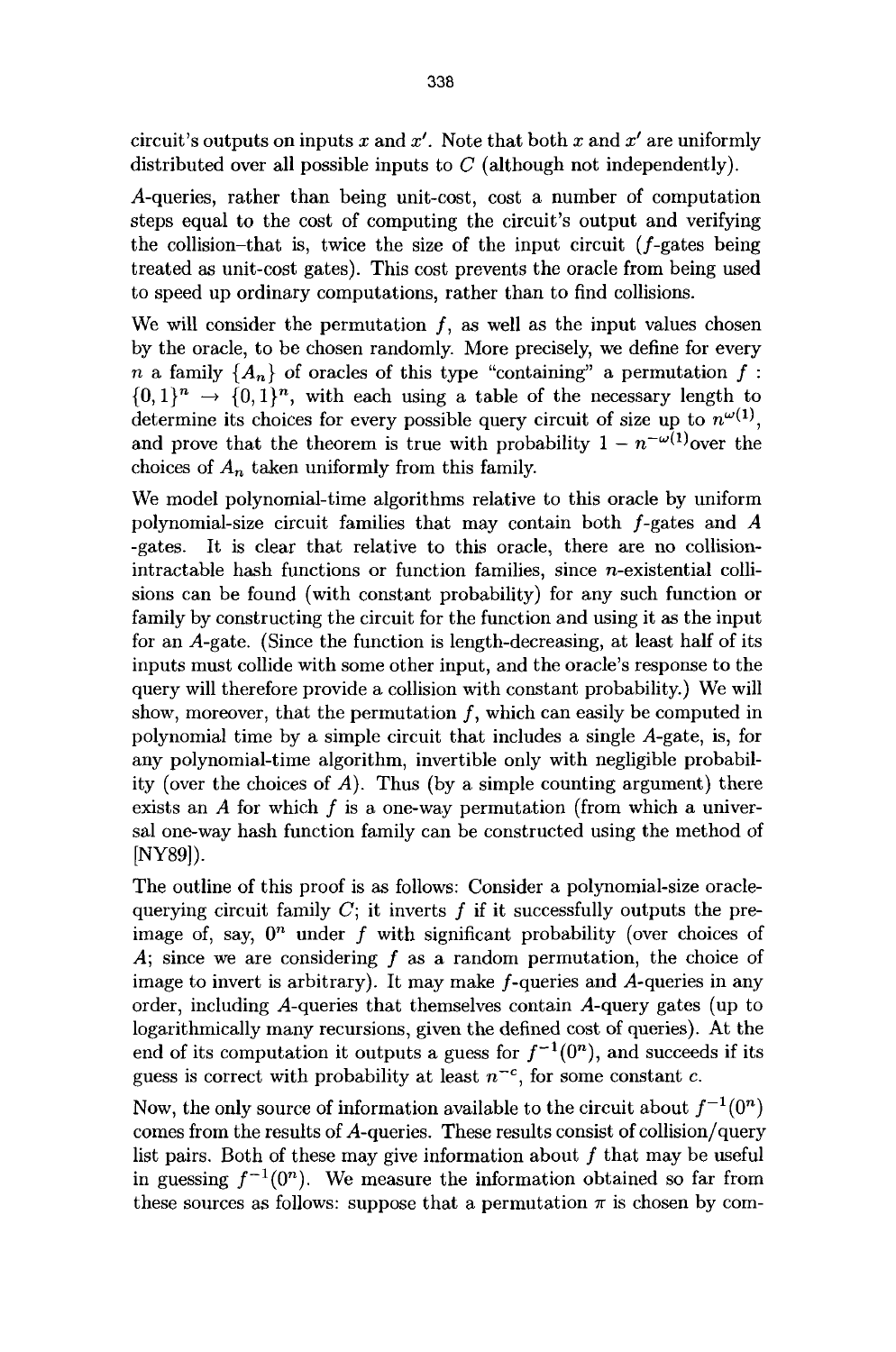posing f with a transposition  $\delta$  that transposes  $0<sup>n</sup>$  with an image chosen uniformly at random (including possibly itself). Then for a sequence  $R$  of query results, the value  $Pr[\delta|\pi, R]$  is a measure of the information about  $f^{-1}(0^n)$  obtained from R, given  $\pi$  (as distinct from all other information gleaned about  $f$  from  $R$ ). In particular, an optimal circuit cannot guess  $f^{-1}(0^n)$  with probability greater than  $Pr[\delta | \pi, R]$  if R is the complete sequence of query results it has obtained. Similarly, no individual f-query Q in the circuit can get a response of  $0<sup>n</sup>$  with probability greater than  $Pr[\delta|\pi, R_Q]$ , where  $R_Q$  is the sequence of query results preceding Q in the computation of  $C$ , and hence available to  $C$  when determining its input to Q.

Note that if some f-query in C has the input  $\pi^{-1}(0^n)$ , then  $\delta$  is obvious given  $\pi$ , and  $Pr[\delta|\pi, R] = 1$  if R contains such a query result. (We will call such an event a " $\pi$ -hit".) However, the probability that such a query is made at some point is *always* at most  $2^{-n}|C|$ , since R never reveals any information about  $\pi^{-1}(0^n)$  (after all, for each f,  $\pi^{-1}(0^n)$ ) is equally likely to be any value). Hence the effect of this event on our probability calculations will be negligible.

Similarly, if some f-query in C actually has the result  $0<sup>n</sup>$ , then  $\delta$  is again obvious given  $\pi$ , and  $Pr[\delta|\pi, R] = 1$  if R contains such a query result. (We will call such an event a " $\delta$ -hit", or more succinctly, a "hit".) However, the probability that this event occurs for a given f-query preceded by result sequence R is at most  $Pr[\delta | \pi, R]$ . We will show that for any C,  $Pr[\delta|\pi, R]$  always remains exponentially small (except with exponentially small probability, over choices of A's query results table). In particular, we will show that for each query Q, if  $Pr[\delta|\pi, R_Q]$  is exponentially small, then (except with exponentially small probability)  $Pr[\delta|\pi, R'_{\Omega}]$  is also exponentially small, where  $R'_{O}$  is  $R_{Q}$  with the result of  $Q$  appended. This proof has two steps; first, we show that if for a given f-gate  $Q \Pr[\delta | \pi, R_Q]$ is exponentially small, then not only will  $Q$  be a  $\delta$ -hit with only exponentially small probability, but as long as it is not a  $\delta$ -hit, Pr[ $\delta | \pi, R'_Q$ ] will also be exponentially small. Second, we use this fact to show that if a given A-query circuit Q (for which  $Pr[\delta | \pi, R_Q]$  is exponentially small) produces a  $\delta$ -hit with only exponentially small probability (over choices of its randomly, uniformly chosen input), then  $Pr[\delta|\pi, R'_{\Omega}]$  will also be exponentially small. From these two facts it follows that every query gate will produce an exponentially small  $Pr[\delta | \pi, R'_Q]$  from an exponentially small  $[\delta | \pi, R_Q]$ . Hence  $[\delta | \pi, R_Q]$ , which begins at  $2^{-n}$  before any queries have been submitted, will never become non-negligible, and the circuit will therefore be able to produce a correct guess for  $f^{-1}(0^n)$  with only negligible (i.e., exponentially small) probability.

An important fact we use is that the conditional probabilities on the possible values of  $\delta$  are unlikely to be highly "misleading"; that is,  $Pr[\delta | \pi, R]$ is not likely to be too much less than  $Pr[\delta'|\pi, R]$  for some incorrect value of  $\delta'$ . Pr $[\delta | \pi, R]$  therefore can serve as a (very) rough approximation of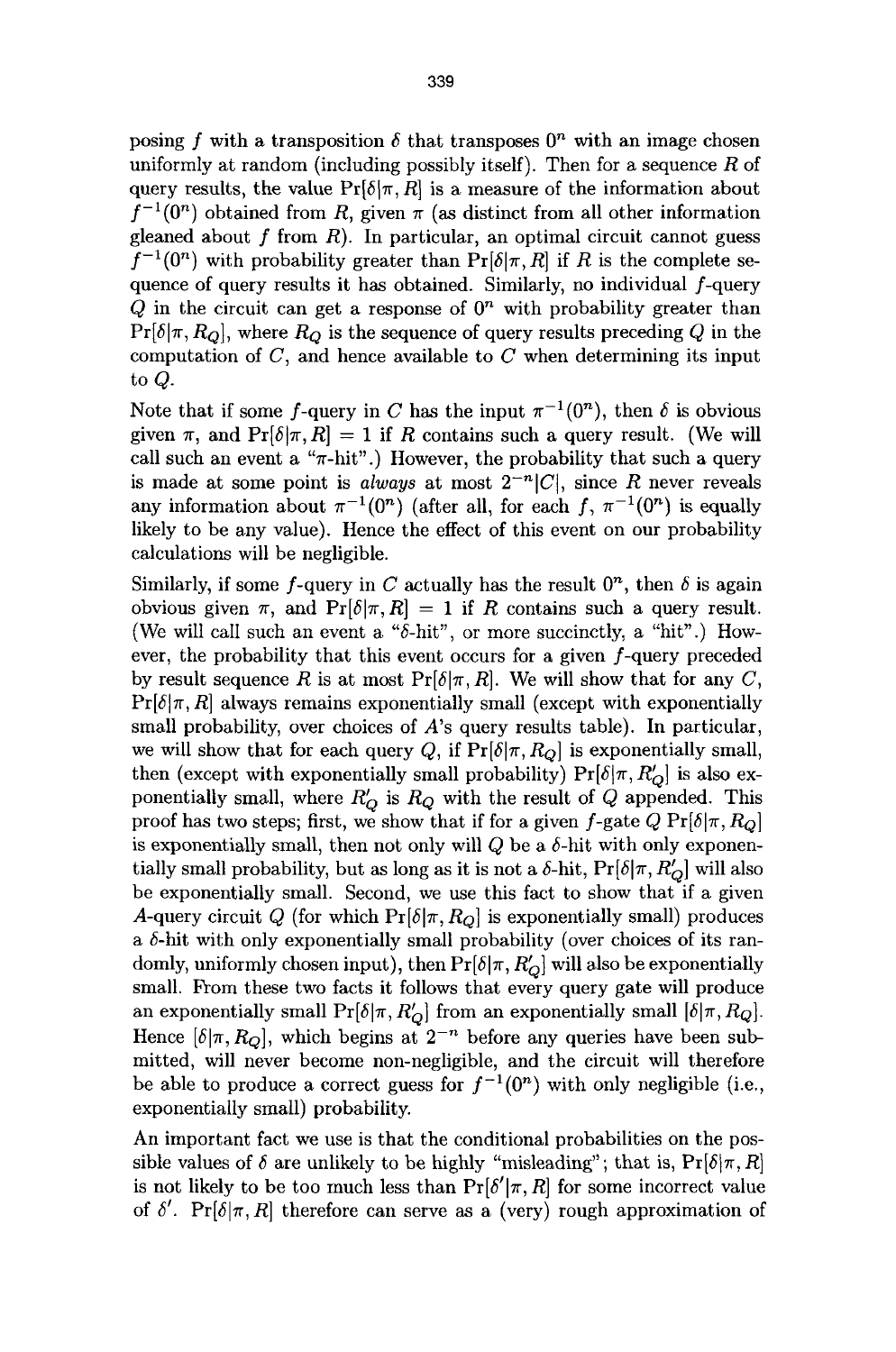the overall entropy of the conditional distribution on  $\delta$  given  $\pi$  and R.

**Definition 5** For oracle-querying uniform circuit family  $C = \{C_n\}$  rel*ative to an oracle A defined as above, with*  $q_n$  *queries in*  $C_n$ *, a query* ordering *is a polynomial-time-computable mapping from pairs (n, i) to particular f- or A-queries*  $Q_i$  *in*  $C_n$ *, such that if*  $a < b \leq q_n$ *, then*  $(n, a)$  *maps to a query Qa, which can be computed without first receiving the entire response to the image*  $Q_b$  *of*  $(n, b)$ *. For an oracle A and query ordering*  $\Omega$ , a k-response prefix  $R_{\leq k}$  is the sequence of A's responses  $R_1, ..., R_k$  to the  $k$ -query prefix  $Q = Q_1, ..., Q_k$ .

Note that in recursive queries (say, an A-query whose circuit itself contains A-queries), one or the other of the inputs x and  $x'$  in a "higher-level" Aquery may be required to compute the query contained within it (i.e., construct its query circuit); however, both x and  $x'$  need not be known. Moreover, the single inputs to the higher-level queries are nothing more than uniformly distributed variables. Hence we can consider the response to such an A-query as being distributed as if these higher-level query inputs were simply distributed uniformly.

**Definition 6** For oracle A, a k-event  $(\delta, \pi, k, R)$  consists of a choice of *a random transposition*  $\delta$  *(one of whose transposed elements is*  $0^n$ ) that *turns the permutation f contained in A into the permutation*  $\pi$ , and a *k-response prefix R.* 

**Definition 7** For a circuit family C with query ordering  $\Omega$ , a ( $\delta$ -)hit is an f-query response whose value is  $0<sup>n</sup>$ , or an A-query response containing an f-query input-output pair the output of which is  $0^n$ . Within k-event  $(\delta, \pi, k, R)$ , a  $\pi$ -hit *is a query response that would have been a*  $\delta$ *-hit had*  $\delta$ *been the identity transposition.* 

First we prove that  $Pr[\delta'|\pi, R]$  for some incorrect  $\delta'$  is not likely to lead the querying circuit "down the garden path" by being too much larger than  $Pr[\delta|\pi, R]$  for the correct value of  $\delta$ .

**Lemma 2** For any fixed  $\delta$ ,  $\pi$  and query prefix length k, let S be the set of *all k-response prefixes R for which there exists a*  $\delta'$  *such that*  $Pr[\delta | \pi, R]$  < *m*  $\Pr[\delta'|\pi, R]$ . *Then*  $\Pr[R_{\leq k} \in S | \delta, \pi] \leq m$ .

**Proof** If  $Pr[\delta|\pi, R] < m Pr[\delta'|\pi, R]$ , then  $Pr[\delta, \pi, R] < m Pr[\delta', \pi, R]$ ; hence  $Pr[R_{\leq k} \in S | \delta, \pi] = \sum_{R \in S} Pr[R | \delta, \pi] = \sum_{R \in S} Pr[\delta, \pi, R] / Pr[\delta, \pi] \leq$  $m \sum_{B \in S} \Pr[\delta', \pi, R] / \Pr[\delta, \pi] \leq m$  (since  $\Pr[\delta, \pi] = \Pr[\delta', \pi]$  for all  $\delta,\delta',\pi).$ 

**Definition 8** The k-event  $(\delta, \pi, k, R)$  is a c-garden path *if there exists a*  $\delta'$  such that  $Pr[\delta|\pi, R] < m Pr[\delta'|\pi, R]$ , where  $m = 2^{-cn}$   $(0 < c < 1)$ .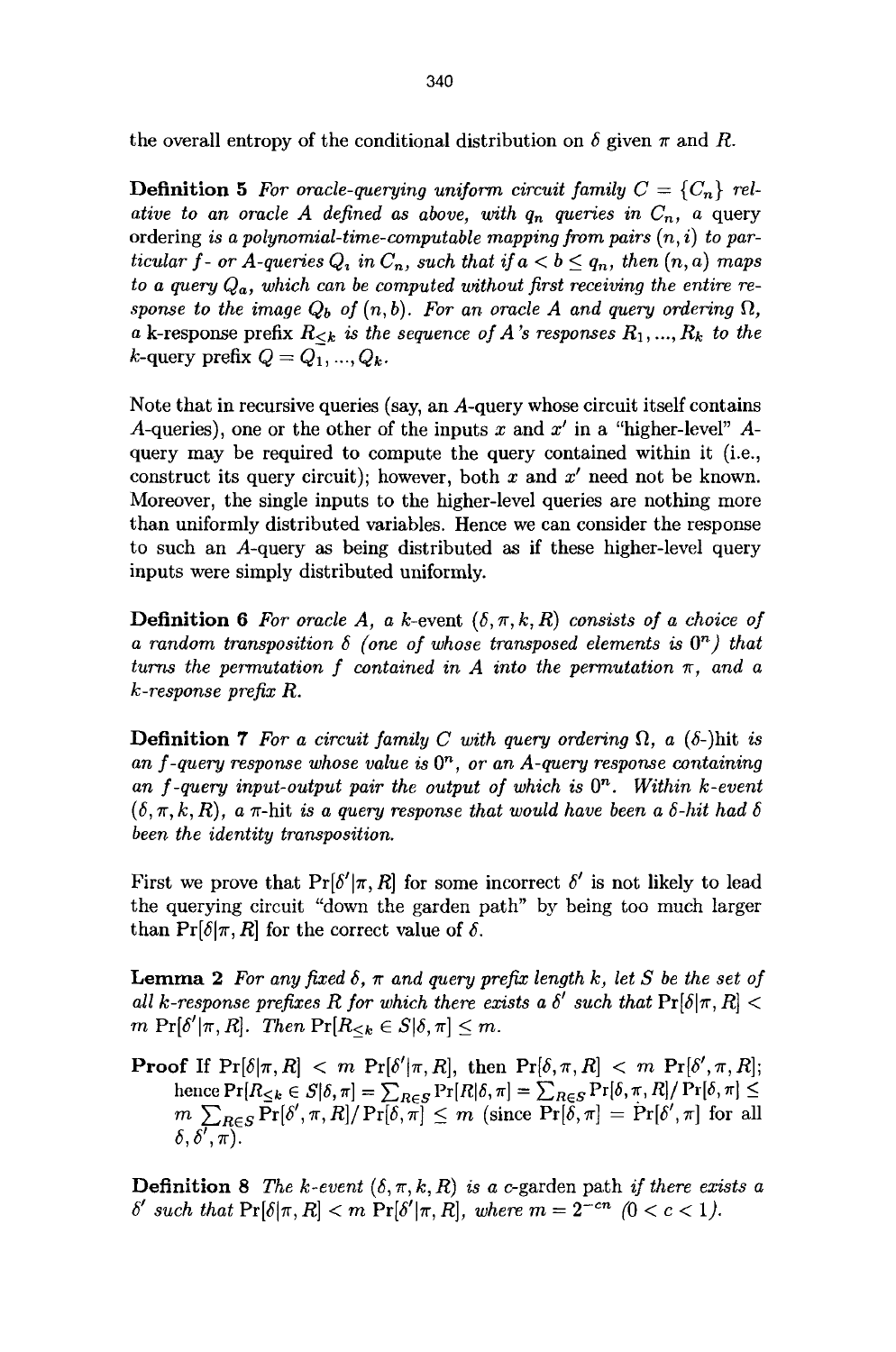Note that for any particular  $k$ , a garden path occurs with probability bounded above by  $2^{-n/c}$ . Next we show that individual f-queries almost never reveal more than a negligible amount of extra information about the correct value of  $\delta$ .

**Lemma 3** If  $Pr[\delta|\pi, R_{< k}] = h \leq 1/2$  for the k-response prefix  $R_{< k}$ ,  $(\delta, \pi, k, R_{\leq k})$  *is not a c-garden path, and the*  $(k+1)$ *th query*  $Q_{k+1}$  *is an fquery, then if the response*  $R_{k+1}$  *to*  $Q_{k+1}$  *is neither a*  $\delta$ *-hit nor a*  $\pi$ -*hit (an event which occurs with probability at least*  $1-h-2^n$ *), then*  $\Pr[\delta|\pi, R_{\leq k+1}]$ *for the*  $(k + 1)$ -response prefix  $R_{\leq k+1}$  is at most  $h(1 + 2h/m)$ , where  $m = 2^{-cn}$ .

**Proof** Assume that  $Q_{k+1}$  is not a  $\delta$ -hit or a  $\pi$ -hit; then

$$
\Pr[\delta|\pi, R_{\leq k+1}] = \Pr[\delta|\pi, R_{\leq k}] \left( \frac{\Pr[R_{k+1}|\delta, \pi, R_{\leq k}]}{\Pr[R_{k+1}|\pi, R_{\leq k}]} \right)
$$
  
= 
$$
\frac{\Pr[\delta|\pi, R_{\leq k}] \Pr[R_{k+1}|\delta, \pi, R_{\leq k}]}{\sum_{\{\delta'\}} \Pr[\delta'|\pi, R_{\leq k}] \Pr[R_{k+1}|\delta', \pi, R_{\leq k}]}
$$

But  $Pr[R_{k+1}|\delta', \pi, R_{\leq k}] = 0$  when  $\delta' = \delta$ , and 1 otherwise (since, given  $\pi$ ,  $R_{k+1}$  is fixed for a particular  $Q_{k+1}$  unless  $R_{k+1}$  is altered by  $\delta$ ). Hence the above expression simplifies to  $Pr[\delta|\pi, R_{\leq k}](1/(1 Pr[\delta'|\pi, R_{\leq k}]) \leq h(1/(1-h/m) \leq h(1+2h/m)).$ 

For example, if  $h = Pr[\delta | \pi, R_{< k}]$  is  $2^{-dn}$   $(0 < d < 1)$ , and  $Q_{k+1}$  is an f-query, then  $Q_{k+1}$  is a hit with probability at most  $2^{-dn}$ , and if it is not a hit, then  $\Pr[\delta|\pi, R_{\leq k+1}]$  is at most  $2^{-dn}(1+2^{1+cn-dn})$ . Clearly, then, even after a polynomially large sequence of consecutive f-queries  $Pr[\delta|\pi, R]$  remains exponentially small as long as  $d > c$  (except possibly in the case of a hit or a garden path, both of which occur with exponentially small probability).

Now consider the case where  $Q_{k+1}$  is an A-query. The query circuit may itself contain both A-queries and f-queries, whose results are hits with probabilities that depend on previously gathered query results (that is, on  $R_{\leq k}$ ) and on the uniformly distributed inputs to  $Q_{k+1}$  and to the "higher level" query circuits of which  $Q_{k+1}$  is a part. The effect of the query's result on  $Pr[\delta|\pi, R]$  depends in this case not only on whether the result is a hit, but also on the probability that the particular collision (call it  $(x, x', Q_{k+1}(x))$  would have been chosen given a different  $\delta$ . Since x is chosen uniformly over possible inputs, its probability of being chosen is independent of  $\delta$ . The probability that x' is chosen is simply the reciprocal of the size of the set  $S_{x,\delta}$  of inputs that collide with x. But as long as x does not result in a hit,  $|S_{x,\delta}|$  correlates significantly with  $\delta$  only to the extent that elements of  $S_{x,\delta}$ , if chosen, would result in hits, since if y is in  $S_{x,\delta}$  without resulting in a hit, then it would be out of the set only for at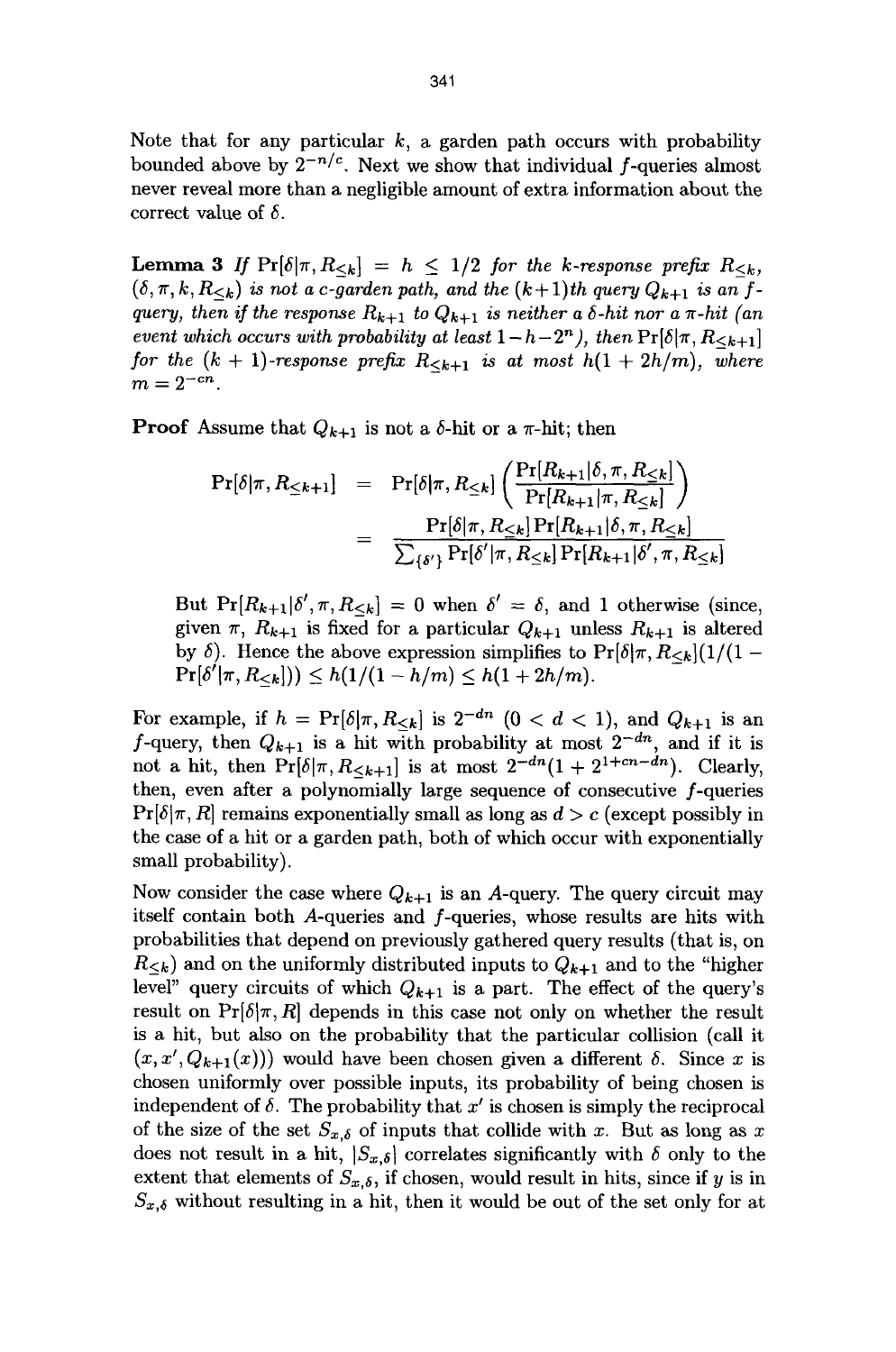most polynomially many possible  $\delta$  values (those that would change the output of one of the polynomially many  $f$ -queries in the A-query with  $y$ as input).

We thus define a set  $S_x$  for each x whose elements would be in  $S_x$  for all but polynomially many values of  $\delta$ . We will show that except with exponentially small probability (assuming exponentially small  $Pr[\delta|\pi, R_{\leq k}]$ ),  $|S_{x,\delta}|$  does not vary much from  $|S_x|$  as  $\delta$  varies, and hence little information is gathered about  $\delta$ , and  $Pr[\delta | \pi, R_{\leq k+1}]$  is thus increased by only an exponentially small amount.

**Lemma 4** Let  $Pr[\delta|\pi, R_{\leq k}] = h \leq 1/2$  for the k-response prefix  $R_{\leq k}$ , and *the*  $(k + 1)$ *th query*  $Q_{k+1}$  *be an A-query whose result includes collision*  $(x, x', Q_{k+1}(x))$ . Let  $n^e$  be an upper bound on the total size of the circuit attempting to compute  $f^{-1}(0^n)$ ; let  $r \leq 1/2$ . Then

- *1. the probability p that x or x' is a*  $\delta$ *-hit or a*  $\pi$ *-hit is at most*  $2n^e(h +$  $2^{-n}$ :
- 2. the probability that  $|S_{x,\delta'}| > (1+r_1)|S_x|$  for more than a fraction  $r_1$ *of all values of*  $\delta'$  *is at most*  $n^e 2^{-n}/r_1^2$ *;*
- *3. the probability that*  $|S_{x,\delta}| < (1 r_2)|S_x|$  *is at most p/r<sub>2</sub>.*

*Moreover, if none of the above events occur, then (except in the case of a garden path),* 

$$
\Pr[\delta|\pi, R_{\leq k+1}] \leq \frac{h(1+r_1)}{(1-r_2)(1-r_1h2^n/m)}.
$$

**Proof** The probability of a hit follows from the fact that  $Pr[\delta|\pi, R_{\leq k}]$  only increases as  $k$  increases; hence each  $f$ -query in the  $A$ -query results in a hit with probability at most  $h$  (given either input x or  $x'$ , since both are uniformly distributed). Note that if neither  $x$  nor  $x'$  result in hits, then both are in the set  $S_x$ . Moreover, if x and x' are drawn from a set of size  $t$ , then there are at most  $n<sup>c</sup>t$  additions to all the sets  $S_{x,\delta'}$  (since each x value changes sets for at most  $n^c$  different values of  $\delta'$ ). Hence for a collection of sets  $\{S_{x,\delta'}\}\)$  to have their size increased by a factor of  $(1 + r_1)$  for a fraction  $r_1$  of all  $2^n$   $\delta'$  values, the total number of x values in the collection of sets must be at most  $n^{c}t/r_1^{2}2^n$ , meaning that the probability that  $x$  is in this collection is at most  $n^{c}2^{-n}/r_1^2$ . Also, for any particular  $S_x$  and  $\delta$ ,  $|S_{x,\delta}| < (1-r_2)|S_x|$ only if a fraction  $r_2$  of the elements of  $S_x$  are not in  $S_{x,\delta}$ -that is, if they result in hits. Hence the probability that a fraction at least  $r_2$  of elements of  $S_x$  are hits is at most  $p/r_2$  (otherwise a fraction greater than  $p$  of all possible  $x$  values would be hits).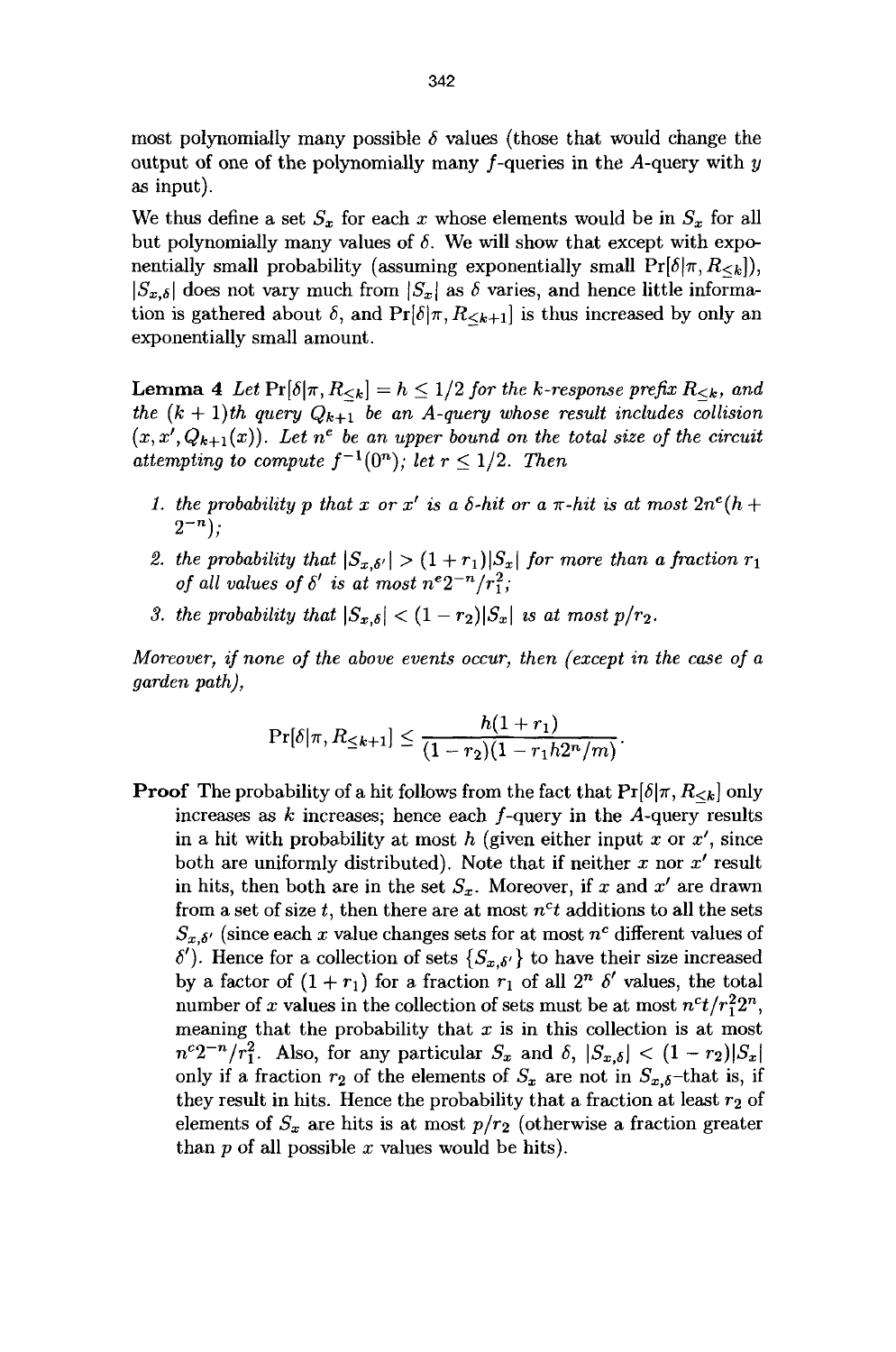Now assume that none of the aforementioned events occur. Define  $\delta'$ *as good if*  $|S_{x,\delta'}| \leq (1+r_1)|S_x|$ . Recall that

$$
\Pr[\delta|\pi, R_{\leq k+1}] = \frac{\Pr[\delta|\pi, R_{\leq k}] \Pr[R_{k+1}|\delta, \pi, R_{\leq k}]}{\sum_{\{\delta'\}} \Pr[\delta'|\pi, R_{\leq k}] \Pr[R_{k+1}|\delta', \pi, R_{\leq k}]} \n= \frac{h/|S_{x,\delta}|}{\sum_{\{\delta'\}} \Pr[\delta'|\pi, R_{\leq k}] / |S_{x,\delta'}|} \n\leq \frac{h}{(1-r_2) \sum_{\{\delta'\}} \Pr[\delta'|\pi, R_{\leq k}] |S_x| / |S_{x,\delta'}|} \n\leq \frac{(1+r_1)h}{(1-r_2) \sum_{\{\delta'\ \text{good}\}} \Pr[\delta'|\pi, R_{\leq k}]}.
$$

But since we are assuming that at most a fraction  $r_1$  of  $\delta'$  values are not good, and each has probability at most *him* (assuming no garden path), we have  $\sum_{\{\delta' \text{ good}\}} \Pr[\delta'|\pi, R_{\leq k}] \geq 1 - rh2^n/m$ , as required.

Now, setting, say,  $r_1 = 2^{-un}$  and  $r_2 = 2^{-vn}$ , and choosing moreover c to be an arbitrarily small positive constant and u and v to be  $1/2 - c$ , we observe that d (from the example following lemma 3) begins at 1 and increases by  $o(1)$  over polynomially many queries except with exponentially small probability. Hence  $Pr[\delta'|\pi, R]$  never becomes significantly larger than  $2^{-n}$ , and the circuit therefore has only an exponentially small chance of guessing  $\delta$  correctly.

# **4 The Oracle Separation and "Black Box" Constructions**

The oracle A presented above can be used to show that no construction of a collision-intractable hash function can exist which assumes only a generic oneway permutation, treating it as a "black box" (i.e., an oracle) for the purposes of the construction. Consider, for instance, an oracle  $F$  which, for a given size input of which the first half of the input bits are ones, outputs the result of A on the latter half of the input, and otherwise, computes the one-way permutation f described above (which remains a one-way permutation even in the presence of A). A simple permutation-preserving trick (mapping inputs of the form  $(11...1x, x, ..., x)$ , for suitably many repetitions of x, to  $(11...1x, A(x))$ , and vice versa, for every x) can be used to turn F into a permutation oracle  $\Pi$ ;  $\Pi$ preserves F's "one-wayness" (as long as most inputs still result in a simple computation of f) as well as  $F$ 's feature of offering callers complete access to A (using polynomially larger-sized inputs). It follows that any proof of a construction of a collision-intractable hash function from a one-way permutation must implicitly assume that the permutation oracle is not  $\Pi$  (which can be used to find collisions in any hash function). Hence the proof cannot apply to an absolutely arbitrary one-way permutation.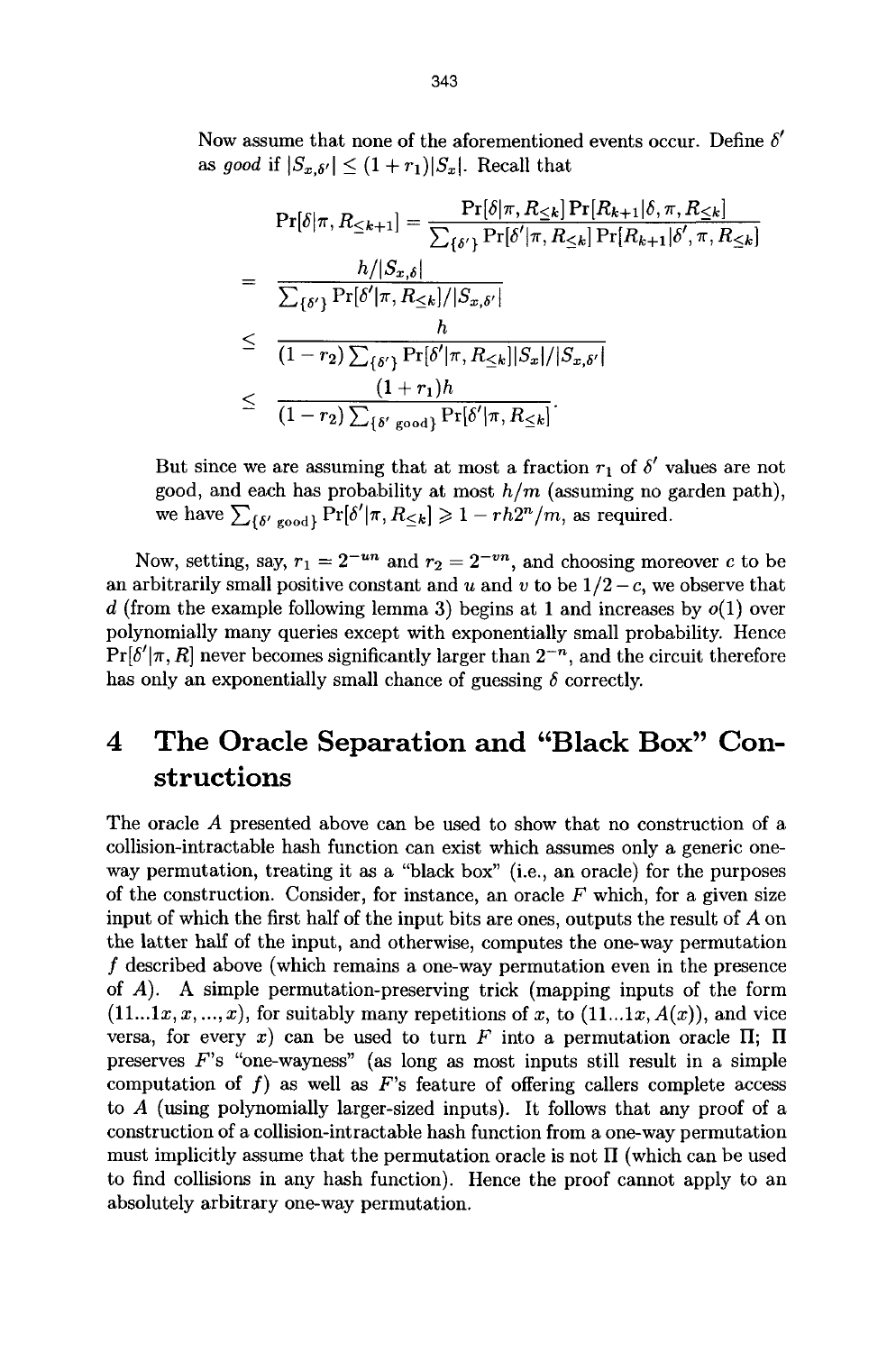Note that we are modeling the one-way permutation primitive here as a single oracle answering arbitrary-length queries. It is common for "black box" constructions based on abstract primitives to represent the primitive as a family of oracles with fixed input and output lengths, rather than as a single oracle; this is normally reasonable because such constructions are typically relativizing, meaning that the constructions are no less provable in the presence of longer-length oracles in the same family. A black-box construction with a non-relativizing proof that did not permit the presence of longer-length oracles could, in principle, exist (although it is difficult even to imagine one); however, it would say nothing of practical significance, since any feasible instantiation of the one-way permutation would necessarily be implementable for any length which is polynomial in the original one. Hence the conclusions drawn here based on the model of the one-way permutation as a single oracle still apply to all practically relevant constructions.

### **5 Conclusions and Open Problems**

The result presented here suggests that it is unlikely that a convincing construction of a collision-intractable hash function can be built on nothing more than the assumption of a one-way permutation. One way to address this difficulty is to look for other primitives (such as the claw-free permutation pairs of [Dam87], or one-way permutations with some extra property) from which collision-intractable hash functions can be built, and find plausible assumptions under which such primitives would exist. Another approach is to examine the uses of collision-intractable hash functions, and find ways to use weaker primitives to accomplish the task. It may even turn out, in the long run, that collision-intractability is never in fact necessary.

### **6 Acknowledgements**

Many thanks to Josh Benaloh, Wei Dai, Amit Khetan, Terence Spies, Ramarathnam Venkatesan, and the Eurocrypt '98 Program Committee for their helpful comments and useful discussions.

## **References**

- [AHV98] W. Aiello, S. Haber and R. Venkatesan, "New Constructions for Secure Hash Fhnctions", Proc. Fifth Workshop on Fast Software Encryption (FSE5), 1998.
- [AV96] W. Aiello and R. Venkatesan, "Foiling Birthday Attacks in Length-Doubling Transformations", Proc. EUROCRYPT '96, 1996.